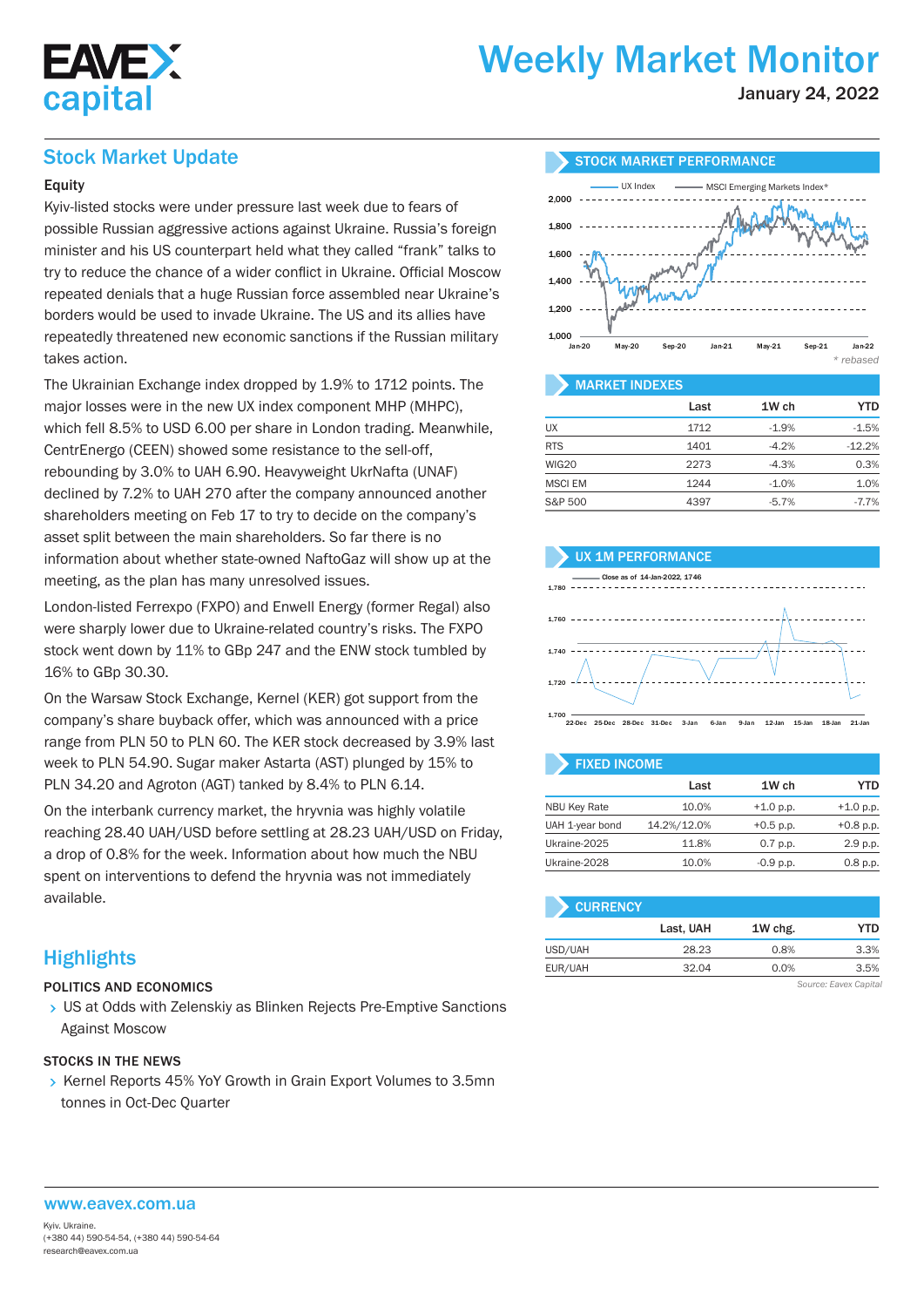

January 24, 2022

#### US at Odds with Zelenskiy as Blinken Rejects Pre-Emptive Sanctions Against Moscow

by Will Ritter w.ritter@eavex.com.ua

#### NEWS

Top US diplomat Tony Blinken rejected the idea of placing pre-emptive economic sanctions on the Russia economy, in a prominent US media appearance on Sunday (Jan 23), stating that such a move would undermine the deterrent effect of the sanctions threat in preventing a Russian attack on Ukraine. Blinken's remarks appeared to be a riposte to President Zelenskiy, who had stated the exact opposite in an interview with the Washington Post the previous day. Zelenskiy said that pre-emptive sanctions against Moscow are needed now, and that the possibility of lifting such sanctions could work as a carrot to entice Russia to de-escalate the current high tensions. Zelenskiy's position is shared by much of the US Republican party, while most Democrats have gotten in line with the Biden administration's view as reflected by Blinken's comments.

#### **COMMENTARY**

In our view, the Biden administration's position on keeping the sanctions as an ace in the hole against Russian aggression is the correct one, while the claims of Zelenskiy and his Republican allies look illogical. The Putin regime could perceive that a pre-emptive round of sanctions might remain until, for example, Russia returns Crimea to Ukraine, or de-facto indefinitely, thus rendering them useless as a deterrent against new military action. We think the Republican position is much more about opposing Biden in the context of US domestic politics than it is about real concern for Ukraine. Democratic senator Christopher Murphy, a close Biden ally, went so far as to say on Thursday (Jan 20) that Zelenskiy appears to care more about feuding with US officials on social media than he cares about protecting his country, which represents the sharpest public US criticism of Zelenskiy to date. A separate issue here is that Zelenskiy's apparent belief that he can "wag the dog" of US foreign policy with provocative public statements (behavior which bears the fingerprints of presidential administration head Andrey Yermak) implies a lack of strategic competence and a naivete about how US policy is actually formed; we saw a similarly short-sighted outlook from Zelenskiy in regard to his obsession with the Nord Stream 2 sanctions and his eagerness to enter into an alliance of convenience with Republicans to disrupt the Biden administration's approach to maintaining US relations with Germany.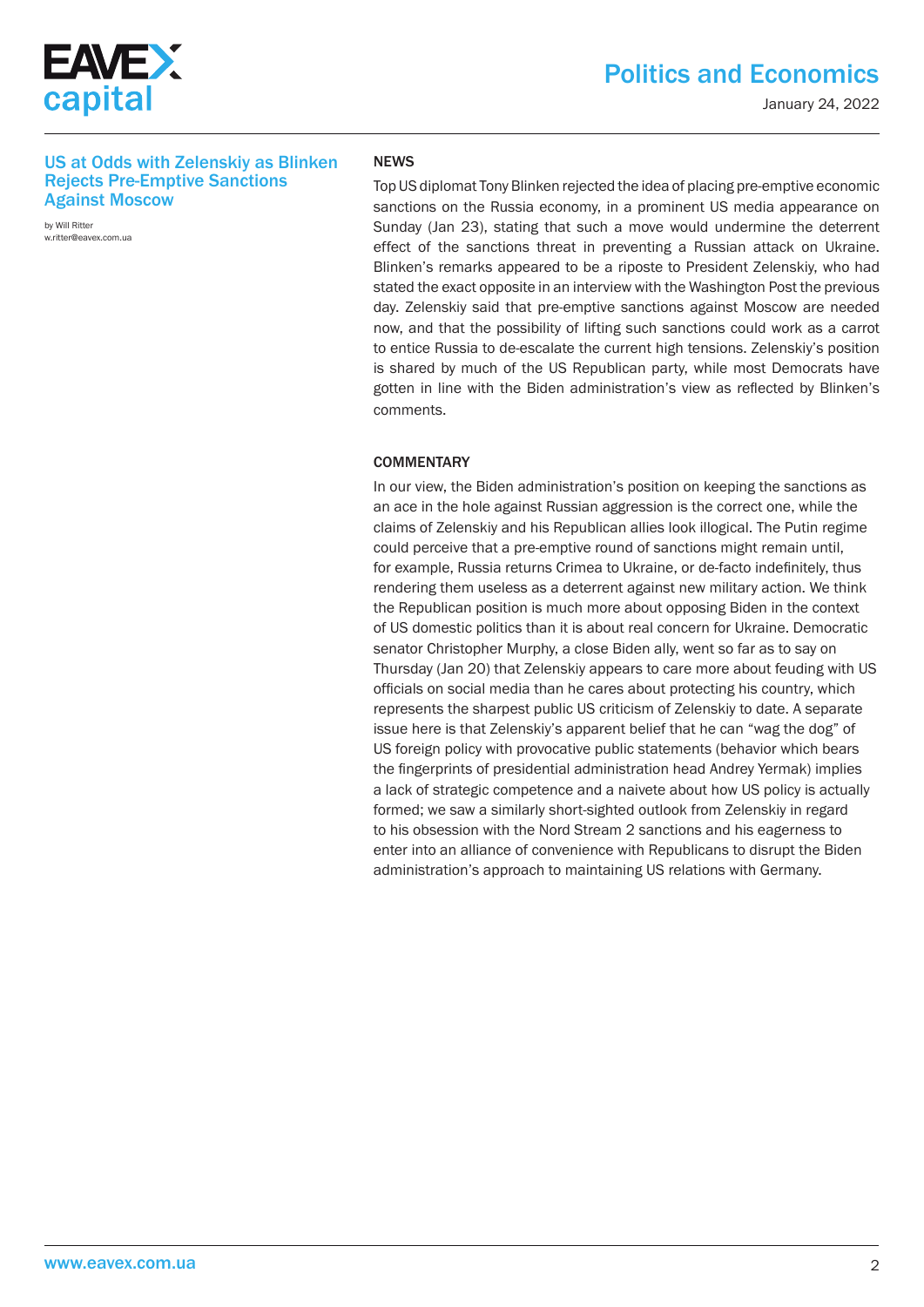

# Stocks in the News

January 24, 2022

#### Kernel Reports 45% YoY Growth in Grain Export Volumes to 3.5mn tonnes in Oct-Dec Quarter

by Dmitry Churin d.churin@eavex.com.ua

|       |     | <b>KERNEL (KER PW)</b> |     |                                          |      |
|-------|-----|------------------------|-----|------------------------------------------|------|
|       |     |                        |     | Price: PLN 54.90 Market Cap: USD 1,125mn |      |
|       | P/B | EV/S                   | P/E | EV/EBITDA Div. Yield                     |      |
| FY21  | 0.6 | 0.3                    | 22  | 2.1                                      | 3.2% |
| FY22E | 0.5 | 0.4                    | 27  | 2.3                                      | 3.2% |

#### **NFWS**

Kyiv-based, Warsaw-listed Kernel Holding, Ukraine's largest sunflower oil producer, reported that its grain export volumes grew by 45% YoY to 3.48mn tonnes in the Oct-Dec quarter while its sunflower oil sales declined by 6% YoY to some 400,000 tonnes in the period (2Q22 in the company's July-to-June reporting calendar), according to an operational update published on Jan 21. In other key business segments, Kernel also demonstrated mixed operational results. Seed-crushing volume decreased by 2% YoY to 985,000 tonnes in the Oct-Dec quarter while export terminal throughput rose 25% YoY to 2.98mn tonnes in the period. The half-year operational results were the following: oil sales decreased by 14% YoY to 619,000 tonnes in July-December 2021 while grain export volume rose by 26% YoY to 5.19mn tonnes.

| <b>KERNEL OPERATIONAL UPDATE</b>                        |           |                     |        |                |                          |        |  |  |  |  |  |  |
|---------------------------------------------------------|-----------|---------------------|--------|----------------|--------------------------|--------|--|--|--|--|--|--|
| Volume                                                  | 20 FY21   | 20 FY22             | Change | <b>1H FY21</b> | <b>1H FY22</b>           | Change |  |  |  |  |  |  |
| Grain exports, tonnes                                   |           | 2.395.343 3.483.124 |        |                | +45% 4.520.993 5.709.879 | $+26%$ |  |  |  |  |  |  |
| Vegetable oil sales, tonnes                             | 425.341   | 398.745             | $-6%$  | 721.582        | 619.453                  | $-14%$ |  |  |  |  |  |  |
| Oilseed crush, tonnes                                   | 1.001.292 | 985.472             |        |                | -2% 1.663.905 1.467.738  | $-12%$ |  |  |  |  |  |  |
| Export terminals throughput, tonnes 2,382,860 2,984,992 |           |                     |        |                | 25% 4.251.453 5.191.905  | $+22%$ |  |  |  |  |  |  |

*Source: Companies' data*

#### **COMMENTARY**

Kernel beat our expectations, delivering impressive 45% YoY growth in grain exports in the Oct-Dec quarter. Taking into account that Ukraine's overall grain harvest increased by 28% to 84mn tonnes, Kernel managed to outperform the market with grain exports. Nevertheless, it was disappointing to see that the company continued to struggle to increase its sunflower oil processing despite the strong sunflower seeds harvest in the country in 2021. The company blamed farmers' unwillingness to sell sunflower seeds as the main reason behind the lower processing volumes. Back to the grain segment, Kernel's Oct-Dec exports of 3.5mn tonnes was the best in the company's history. The external grain supply amounted to 59% of the export volumes and the balance came from Kernel's own farming segment. Kernel's market share in grain exports from Ukraine reached 17.5% in the Oct-Dec quarter.

In a separate event, Kernel's management announced a tender to buy back up to 4.6% of its shares. This buyback could indicate the company's effort to take advantage of the current geopolitical tensions that are holding down its share price. The buyback tender will be conducted this week in the form of an auction, with the stated price range from PLN 50-60 per share.

Eavex Capital reiterates our BUY rating for the KER stock with a target price of PLN 83.00, implying an upside of 51% from the current stock price at PLN 54.90. The KER stock has lost 6.5% thus far in the opening month of 2022 due to geopolitical risks.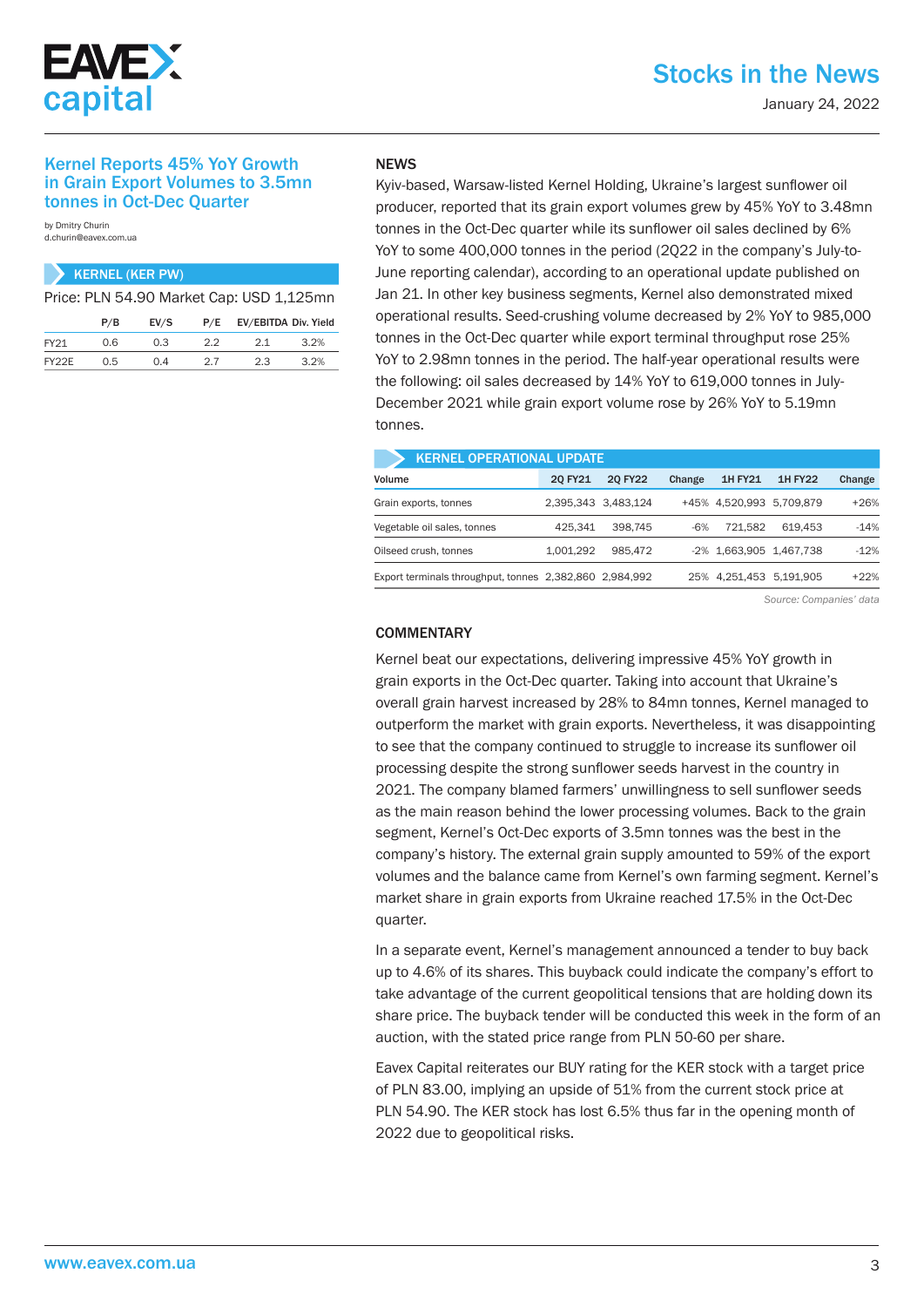

# Recommendations

January 24, 2022

#### EAVEX RECOMMENDATIONS

| Name                         | <b>Ticker</b>  | Price,<br>per share | Target price,<br>per share | Upside, % |             | Rating Commentary                                                                                                                                                                                                                                                                                                                                                                                                                                                                                                                                                                                                                                                                                                                                                                                                                        |
|------------------------------|----------------|---------------------|----------------------------|-----------|-------------|------------------------------------------------------------------------------------------------------------------------------------------------------------------------------------------------------------------------------------------------------------------------------------------------------------------------------------------------------------------------------------------------------------------------------------------------------------------------------------------------------------------------------------------------------------------------------------------------------------------------------------------------------------------------------------------------------------------------------------------------------------------------------------------------------------------------------------------|
| Agriculture                  |                |                     |                            |           |             |                                                                                                                                                                                                                                                                                                                                                                                                                                                                                                                                                                                                                                                                                                                                                                                                                                          |
|                              | <b>KER PW</b>  |                     | 83.0                       |           | <b>BUY</b>  | Kernel Holding, Ukraine's largest sunflower oil producer and grain trader, doubled its EBITDA for full-<br>year 2021 (the company's financial year runs from July to June) to USD 929mn, implying the EBITDA<br>margin of 16.5% compared to 10.8% a year ago. Kernel's revenue rose 37% YoY to USD 5.65bn and<br>net profit surged by 4.3x YoY to a record high of USD 513mn in the full year.                                                                                                                                                                                                                                                                                                                                                                                                                                           |
| Kernel                       |                | 54.9                |                            | 51%       |             | The company claimed that it enjoyed a high capacity utilization of its grain export value chain and a<br>healthy infrastructure business margin. We have a BUY recommendation for Kernel with a target price<br>of PLN 83.00 per share based on the group's expanded business operations, which have yet to be<br>reflected in the share price.                                                                                                                                                                                                                                                                                                                                                                                                                                                                                          |
| <b>MHP</b>                   | <b>MHPC LI</b> | 6.0                 | 11.5                       | 92%       | <b>BUY</b>  | Although MHP's business has not not suffered much from the COVID-19 crisis, the MHPC stock has<br>tumbled by near 30% in 2020 as investors fear that the company's quite large debt burden could<br>become unsustainable at some point. MHP's total debt was USD 1.46bn as of 31 Dec 2020. The Net<br>Debt/EBITDA ratio was 3.7x as of 1 Jan 2021, up from 3,0x as of 1 Jan 2020. We now forecast that<br>MHP will be able to increase its net revenue by 12% YoY to USD 2.14bn this year and to earn a net<br>profit of USD 240mn as poultry prices bounce back.                                                                                                                                                                                                                                                                        |
| Astarta                      | <b>AST PW</b>  | 34.2                |                            |           | U/R         | The AST stock surged after the company managed to improve its debt to EBITDA ratio. Net Debt<br>reduced to EUR 175mn corresponding to Net debt/EBITDA (LTM) of 1.6x at the end of 9M20. Back in<br>2019 Astarta's Net debt/EBITDA topped an unsustainable level of 5.6x.                                                                                                                                                                                                                                                                                                                                                                                                                                                                                                                                                                 |
| Agroton                      | <b>AGT PW</b>  | 6.14                | 12.0                       | 95%       | <b>BUY</b>  | Agroton unveiled a strategy to increase its land bank securing additional lease rights and by acquiring<br>companies that control land plots in Luhansk and Kharkiv region.<br>Agroton reported that its net profit was USD 11.7mn (PLN 2.06 per share) in 2020. In our view, Agroton<br>currently has a fairly healthy financial position, with an estimated net cash position of USD 25mn. The<br>company continues to invest in growth, spending USD 3.8mn on CapEx in FY20.                                                                                                                                                                                                                                                                                                                                                          |
| Iron Ore                     |                |                     |                            |           |             |                                                                                                                                                                                                                                                                                                                                                                                                                                                                                                                                                                                                                                                                                                                                                                                                                                          |
| Ferrexpo                     | <b>FXPO LN</b> | 247                 | 280                        | 13%       | <b>SELL</b> | High iron ore prices are due for a correction as Chinese demand for the steelmaking ingredient is<br>expected to ease, though aggressive speculation through iron ore derivative trading could thwart that<br>outcome. The benchmark 62% Fe iron ore prices surged by 70% YoY to a level of USD 160 per tonne in<br>2020. We currently forecast that Ferrexpo's net profit will decline by 18% YoY in FY21 to USD 520mn.                                                                                                                                                                                                                                                                                                                                                                                                                 |
| <b>Specialized Machinery</b> |                |                     |                            |           |             |                                                                                                                                                                                                                                                                                                                                                                                                                                                                                                                                                                                                                                                                                                                                                                                                                                          |
| <b>Motor Sich</b>            | <b>MSICH</b>   | 5390                |                            |           | U/R         | There was little clarity on the situation regarding Motor Sich's (MSICH) nationalization. No mechanism<br>of compensation for existing shareholders was announced after the Kyiv District Court arrested 100%<br>of the shares of Motor Sich and appointed a special state agency to manage the company.<br>The shares of Motor Sich remained frozen due to an ongoing investigation conducted the Ukrainian<br>Security Service (SBU) regarding change in the controlling shareholder of the company.                                                                                                                                                                                                                                                                                                                                   |
| Oil & Gas                    |                |                     |                            |           |             |                                                                                                                                                                                                                                                                                                                                                                                                                                                                                                                                                                                                                                                                                                                                                                                                                                          |
| <b>UkrNafta</b>              | <b>UNAF</b>    | 270                 | 350                        | 30%       | <b>BUY</b>  | In case of continued high crude prices, we believe UkrNafta's profitability for 4Q will be at 40% on the<br>EBITDA level, bringing net profit for the full year to UAH 5.2bn. This would imply earnings per share of<br>UAH 95.90, and taking into account the company's current stock price, it gives a very attractive P/E<br>multiple.                                                                                                                                                                                                                                                                                                                                                                                                                                                                                                |
| Enwell Energy (ex-Regal)     | <b>ENW LN</b>  | 30.3                |                            |           | U/R         |                                                                                                                                                                                                                                                                                                                                                                                                                                                                                                                                                                                                                                                                                                                                                                                                                                          |
| <b>Power Utilities</b>       |                |                     |                            |           |             |                                                                                                                                                                                                                                                                                                                                                                                                                                                                                                                                                                                                                                                                                                                                                                                                                                          |
| DonbasEnergo                 | <b>DOEN</b>    | 29.0                |                            |           | U/R         | The company confirmed its strategic plan to modernize one of its power units at the Slavyansk plant<br>by 2022.                                                                                                                                                                                                                                                                                                                                                                                                                                                                                                                                                                                                                                                                                                                          |
| CenterEnergo                 | <b>CEEN</b>    | 6.90                |                            |           | U/R         | Persisting uncertainty about whether CentrEnergo can really be privatized at a fair price has made the<br>company a hostage of Ukrainian behind-the-scenes politics. Currently CentrEnergo is in a process to be<br>integrated with the state coal mines to get cheaper fuel for its power stations. The integration is set to<br>be completed in 2H21.                                                                                                                                                                                                                                                                                                                                                                                                                                                                                  |
| <b>Banks</b>                 |                |                     |                            |           |             |                                                                                                                                                                                                                                                                                                                                                                                                                                                                                                                                                                                                                                                                                                                                                                                                                                          |
| Raiffeisen Bank Aval         | <b>BAVL</b>    | 0.440               | 0.42                       | $-5%$     | <b>HOLD</b> | Raiffeisen Bank Aval (BAVL) announced that it will distribute 50% of its FY20 net profit as a dividend,<br>far lower than what was expected. Although this still implies a solid 3.31 kopeck dividend per share,<br>the bank disappointed minority investors; we had projected a 5.96 kopeck dividend. The bank set the<br>ex-rights date for dividend on Jun 8.<br>Raiffeisen Bank Aval, the Ukrainian subsidiary of Vienna-based Raiffeisen International, decreased<br>its net profit by 14% YoY to UAH 4.1bn in FY20, which implied earnings per share of 6.63 kopecks.<br>Raiffeisen Aval has been the most dividend-rich stock in the Ukrainian equity universe since 2016. The<br>stock's dividend yield in 2017 was 20% and in 2018 it was around 22%. The bank paid 6.95 kopecks in<br>dividend per share from FY19 net profit. |

 *Source: Eavex Research*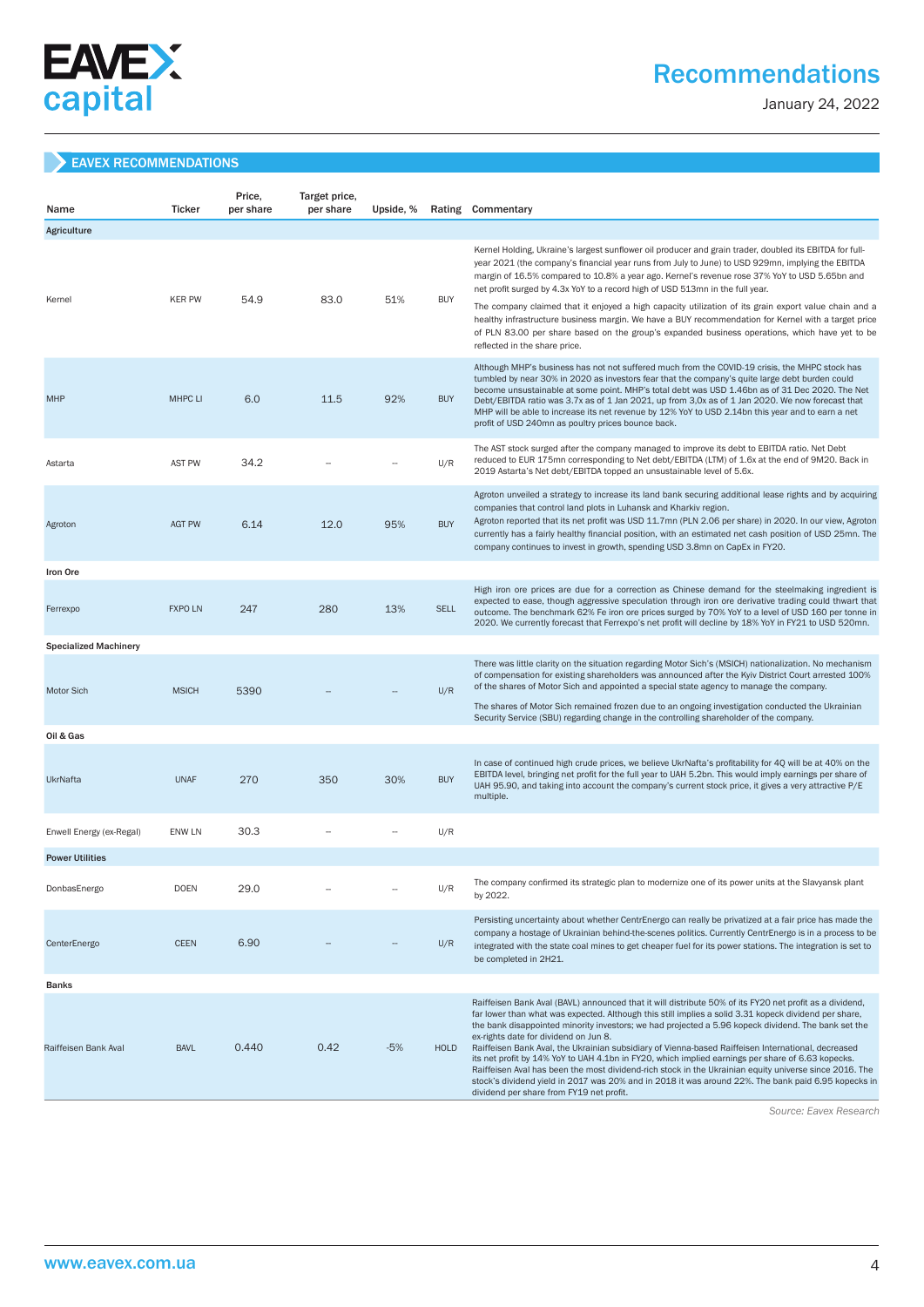

January 24, 2022

# QUOTES AND MULTIPLES

| Name                         | <b>Ticker</b> | Today, |          | Absolute performance | <b>MCap</b>       | EV                |                   | P/E        |          | EV/EBITDA  |     | EV/Sales     |
|------------------------------|---------------|--------|----------|----------------------|-------------------|-------------------|-------------------|------------|----------|------------|-----|--------------|
|                              |               | UAH*   | $1W$     | YtD                  | USD <sub>mn</sub> | USD <sub>mn</sub> | <b>Free float</b> | 2020 2021E |          | 2020 2021E |     | 2021E        |
| UX Index                     | <b>UX</b>     | 1712   | $-1.9%$  | $-1.5%$              |                   |                   |                   |            |          |            |     |              |
| Iron Ore Mining              |               |        |          |                      |                   |                   |                   |            |          |            |     |              |
| Ferrexpo                     | <b>FXPO</b>   | 247    | $-10.8%$ | $-17.4%$             | 1973              | 1969              | 24.0%             | 3.1        | 1.8      | 2.3        | 1.4 | 0.9          |
| <b>Railcar Manufacturing</b> |               |        |          |                      |                   |                   |                   |            |          |            |     |              |
| Kryukiv Wagon                | <b>KVBZ</b>   | 19.0   | 0.0%     | 0.0%                 | 77                | 51                | 5.0%              | 9.0 14.8   |          | 3.9        | 5.1 | 0.3          |
| <b>Specialized Machinery</b> |               |        |          |                      |                   |                   |                   |            |          |            |     |              |
| Turboatom                    | <b>TATM</b>   | 4.0    | 15.3%    | 37.5%                | 60                | 57                | 3.8%              |            | 7.1 19.1 | 1.1        | 2.7 | 1.1          |
| Motor Sich                   | <b>MSICH</b>  | 5390   | 0.0%     | 0.0%                 | 397               | 374               | 24.0%             | 12.6       | 17.0     | 3.7        | 4.2 | 1.1          |
| Oil & Gas                    |               |        |          |                      |                   |                   |                   |            |          |            |     |              |
| UkrNafta                     | <b>UNAF</b>   | 270    | $-7.2%$  | 0.0%                 | 519               | 487               | 3.0%              | 3.3        | 2.8      | 1.5        | 1.7 | 0.4          |
| Enwell Energy (ex-Regal)     | ENW           | 30.3   | $-16.4%$ | $-13.6%$             | 131               | 77                | 21.6%             | 43.8       | 14.6     | 3.0        | 2.6 | 1.2          |
| <b>Power Utilities</b>       |               |        |          |                      |                   |                   |                   |            |          |            |     |              |
| Centrenergo                  | <b>CEEN</b>   | 6.90   | 3.0%     | 9.5%                 | 90                | 61                | 21.7%             | 39.8       | neg      | 3.6        | neg | 0.1          |
| Donbasenergo                 | <b>DOEN</b>   | 29.00  | 0.0%     | 0.0%                 | 24                | 23                | 14.2%             | 22.5       | neg      | 2.7        | neg | 0.1          |
| Consumer                     |               |        |          |                      |                   |                   |                   |            |          |            |     |              |
| MHP                          | <b>MHPC</b>   | 6.00   | $-8.5%$  | $-11.5%$             | 634               | 1925              | 32.5%             | neg        | 2.2      | 5.7        | 3.1 | 0.9          |
| Kernel                       | KER           | 54.90  | $-3.9%$  | $-6.5%$              | 1,094             | 1930              | 61.8%             | 2.1        | 2.7      | 2.1        | 2.3 | 0.4          |
| Astarta                      | AST           | 34.20  | $-15.1%$ | $-19.3%$             | 214               | 389               | 37.0%             | 25.9       | 20.4     | 3.2        | 2.9 | 0.8          |
| Avangardco                   | <b>AVGR</b>   | 0.02   | 0%       | 0.0%                 | $\mathbf{1}$      | 333               | 22.5%             | neg        | neg      | 18         | 20  | 3.0          |
| Agroton                      | AGT           | 6.14   | $-8.4%$  | $-9.7%$              | 33                | 8                 | 25.0%             | 2.8        | 2.6      | 0.3        | 0.3 | 0.1          |
| <b>Banks</b>                 |               |        |          |                      |                   |                   |                   |            |          | Price/Book |     | Price/Assets |
| Raiffeisen Bank Aval         | <b>BAVL</b>   | 0.440  | $-2.0%$  | $-4.3%$              | 958               |                   | 1.8%              | 6.3        | 5.5      | 2.1        | 2.0 | 0.24         |

 *Source: UX. PFTS. LSE. WSE. Eavex Research* 

*\* companies listed abroad are in traded currency*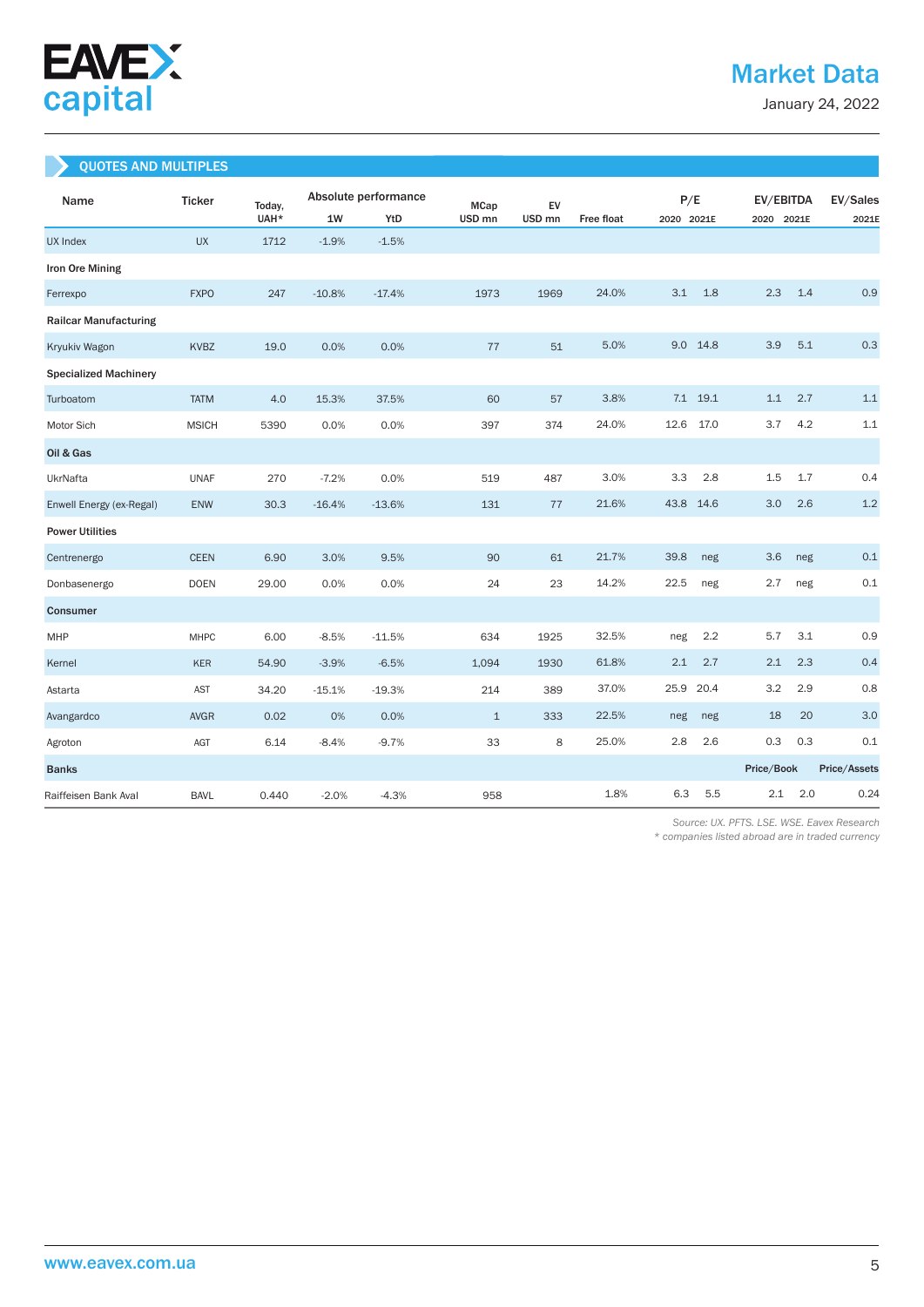

# Market Data

January 24, 2022

#### MAIN FINANCIAL FORECASTS, USD mn

| Name                         | <b>Ticker</b> |      | <b>Net Sales</b>    |       | <b>EBITDA</b>  |                     | <b>EBITDA</b> margin |           | <b>Net Profit</b>   |         |                   | Net Profit margin |       |                         |         |         |
|------------------------------|---------------|------|---------------------|-------|----------------|---------------------|----------------------|-----------|---------------------|---------|-------------------|-------------------|-------|-------------------------|---------|---------|
|                              |               | 2019 | 2020                | 2021E | 2019           | 2020                | 2021E                | 2019 2020 |                     | 2021E   | 2019              | 2020              | 2021E | 2019                    | 2020    | 2021E   |
| <b>Iron Ore Mining</b>       |               |      |                     |       |                |                     |                      |           |                     |         |                   |                   |       |                         |         |         |
| Ferrexpo                     | <b>FXPO</b>   | 1507 | 1700                | 2300  | 586            | 859                 | 1,450                | 38.9%     | 50.5%               | 63.0%   | 403               | 635               | 1,100 | 26.7%                   | 37.4%   | 47.8%   |
| <b>Railcar Manufacturing</b> |               |      |                     |       |                |                     |                      |           |                     |         |                   |                   |       |                         |         |         |
| Kryukiv Wagon                | KVBZ          | 292  | 223                 | 192   | 38             | 13                  | 10                   | 13.0%     | 5.9%                | 5.2%    | 31                | 9                 | 5     | 10.5%                   | 3.8%    | 2.7%    |
| <b>Specialized Machinery</b> |               |      |                     |       |                |                     |                      |           |                     |         |                   |                   |       |                         |         |         |
| Turboatom                    | <b>TATM</b>   | 110  | 105                 | 52    | 49             | 52                  | 21                   | 45.0%     | 49.1%               | 40.7%   | 12                | 8                 | 3     | 11.1%                   | 8.0%    | 6.0%    |
| <b>Motor Sich</b>            | <b>MSICH</b>  | 358  | 353                 | 338   | 19             | 102                 | 90                   | 5.2%      | 29.1%               | 26.5%   | $-14$             | 32                | 23    | $-3.8%$                 | 8.9%    | 6.9%    |
| Oil & Gas                    |               |      |                     |       |                |                     |                      |           |                     |         |                   |                   |       |                         |         |         |
| <b>Ukrnafta</b>              | <b>UNAF</b>   | 1098 | 1319                | 1286  | $-115$         | 320                 | 291                  | $-10.5%$  | 24.3%               | 22.6%   | $-158$            | 158               | 186   | $-14.4%$                | 12.0%   | 14.4%   |
| Regal Petroleum              | <b>RPT</b>    | 50   | 55                  | 62    | 22             | 26                  | 30                   | 44.0%     | 47.3%               | 48.4%   | 10                | 3                 | 9     | 20.0%                   | 5.5%    | 14.5%   |
| <b>Electric Utilities</b>    |               |      |                     |       |                |                     |                      |           |                     |         |                   |                   |       |                         |         |         |
| Centrenergo                  | <b>CEEN</b>   | 589  | 764                 | 513   | $-69$          | 17                  | $-12$                | $-11.7%$  | 2.2%                | $-2.3%$ | $-77$             | $\overline{2}$    | $-31$ | $-13.1%$                | 0.3%    | $-6.0%$ |
| Donbasenergo                 | <b>DOEN</b>   | 249  | 256                 | 258   | 8              | 9                   | $-1$                 | 3.1%      | 3.3%                | $-0.6%$ | $-3$              | $\mathbf{1}$      | $-8$  | $-1.1%$                 | 0.4%    | $-3.0%$ |
| Consumer                     |               |      |                     |       |                |                     |                      |           |                     |         |                   |                   |       |                         |         |         |
| <b>MHP</b>                   | <b>MHPC</b>   | 2056 | 1911                | 2140  | 376            | 340                 | 620                  | 18.3%     | 17.8%               | 29.0%   | 215               | $-133$            | 290   | 10.5%                   | $-7.0%$ | 13.5%   |
| Kernel (FY19, FY20, FY21)    | KER           | 4107 | 5647                | 5082  | 443            | 929                 | 836                  | 10.8%     | 16.5%               | 16.5%   | 118               | 513               | 410   | 2.9%                    | 9.1%    | 8.1%    |
| Astarta                      | <b>AST</b>    | 497  | 484                 | 517   | 86             | 122                 | 136                  | 17.4%     | 25.1%               | 26.3%   | $\overline{2}$    | 8                 | 11    | 0.4%                    | 1.7%    | 2.0%    |
| Avangardco                   | <b>AVGR</b>   | 135  | 120                 | 110   | 17             | 19                  | 17                   | 12.6%     | 15.8%               | 15.5%   | $\overline{2}$    | $-5$              | $-10$ | 1.5%                    | $-4.2%$ | $-9.1%$ |
| Agroton                      | <b>AGT</b>    | 54   | 68                  | 74    | $\overline{2}$ | 33                  | 31                   | 4.1%      | 48.2%               | 41.3%   | 5                 | 12                | 13    | 9.5%                    | 17.4%   | 17.4%   |
| <b>Banks</b>                 |               |      | <b>Total Assets</b> |       |                | <b>Total Equity</b> |                      |           | <b>Total Income</b> |         | <b>Net Profit</b> |                   |       | <b>Return on Equity</b> |         |         |
| Raiffeisen Bank Aval         | <b>BAVL</b>   | 3495 | 3795                | 3925  | 550            | 456                 | 484                  | 280       | 271                 | 249     | 185               | 151               | 174   | 33.6%                   | 33.2%   | 35.9%   |

 *Source: Eavex Research*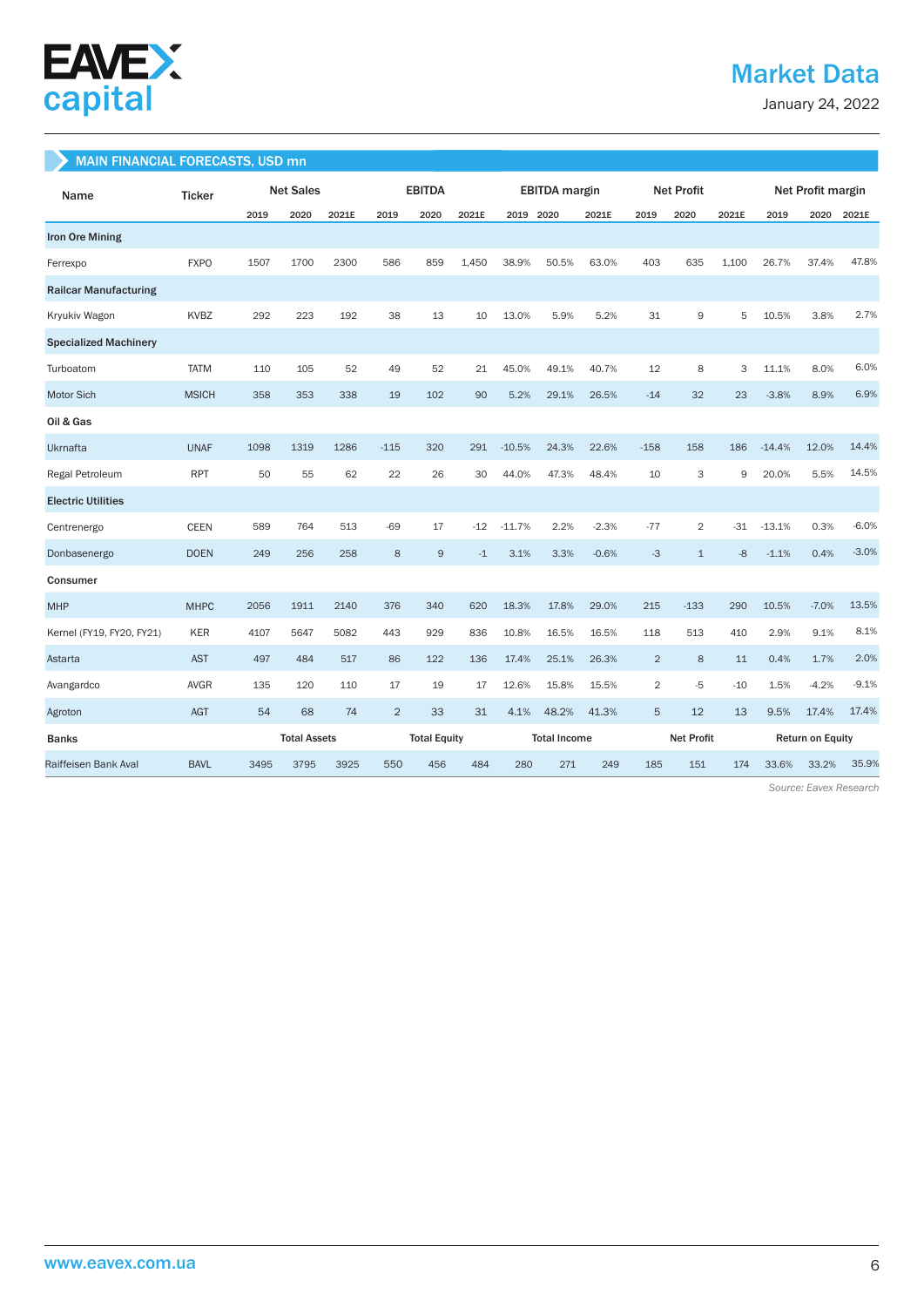

### UKRAINIAN DOMESTIC BONDS

|                              |             |             |           |           | Coupon |                      | Volume    |
|------------------------------|-------------|-------------|-----------|-----------|--------|----------------------|-----------|
| <b>Issue</b>                 | Price (Bid) | Price (Ask) | YTM (Bid) | YTM (Ask) | Period | <b>Maturity Date</b> | UAH mn    |
| <b>UAH denominated Bonds</b> |             |             |           |           |        |                      |           |
| UA4000204002                 | 101.3       | 102.0       | 12.5%     | 10.8%     | S/A    | 11 May 2022          | 12,917    |
| UA4000218325                 | 99.1        | 100.0       | 13.2%     | 11.5%     | S/A    | 20 Jul 2022          | 13,415    |
| UA4000199210                 | 100.1       | 102.3       | 14.2%     | 11.5%     | S/A    | 12 Oct 2022          | 14,993    |
| UA4000201255                 | 100.7       | 105.1       | 16.0%     | 12.3%     | S/A    | 24 May 2023          | 6,470     |
| UA4000207880                 | 93.0        | 95.2        | 14.0%     | 12.8%     | S/A    | 22 May 2024          | 18,105    |
| UA4000204150                 | 96.8        | 106.9       | 18.0%     | 13.5%     | S/A    | 26 Feb 2025          | 41,080    |
| UA4000207518                 | 74.7        | 86.1        | 18.0%     | 14.0%     | S/A    | 20 May 2027          | 7,018     |
|                              |             |             |           |           |        |                      |           |
| <b>USD denominated Bonds</b> |             |             |           |           |        |                      |           |
| UA4000218333                 | 99.9        | 100.4       | 3.8%      | 3.2%      | S/A    | 14 Jul 2022          | USD 336mn |

*Source: TR Data, Eavex Research*